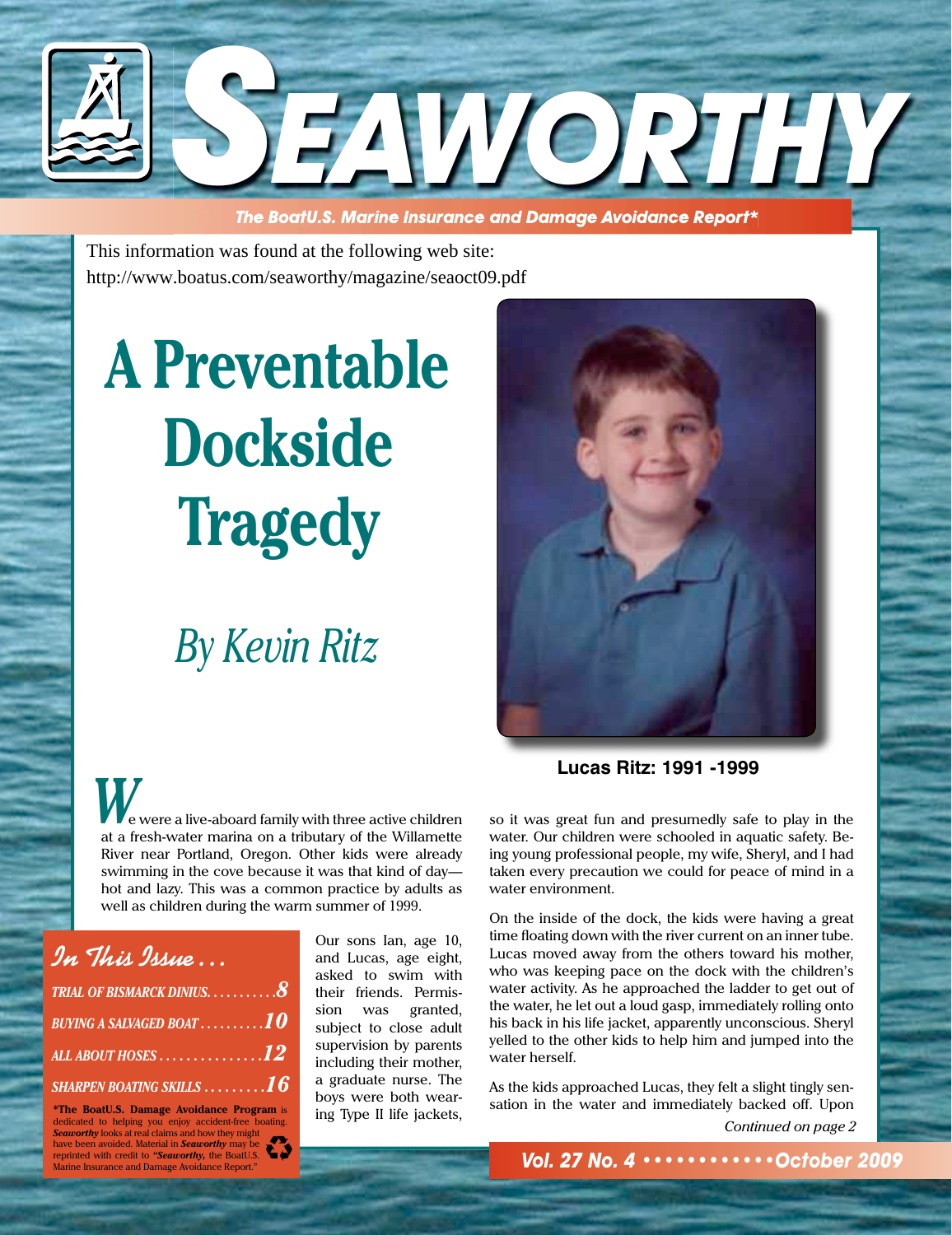## "With my digital voltmeter, I went to the area where Lucas had been, put the negative lead to a ground, dropped the positive lead into the water, and immediately got AC voltage.

#### *Continued from page1*

hitting the water downstream from Lucas, Sheryl's extremities went numb and she experienced extreme difficulty moving her limbs, which, at the time, she attributed to fear. Somehow, Sheryl managed to pull Lucas to the dockside where others assisted in getting him onto the dock.

I arrived moments later after hearing the commotion and, along with another onlooker, started giving him CPR, which we continued until the paramedics took over approximately 15 to 20 minutes later. Our beloved Lucas was pronounced dead at 6:30 p.m. at Portland's Emanuel Hospital. One moment he was laughing and playing—an instant later, his short life was over, leaving our hearts broken forever.

As parents we suffered agonies of "how did this happen?" This question then turned into "why did this happen?" We relived every moment trying to sort out what we did or didn't do. It was not until the next morning that we were able to start unraveling the pieces of the mystery. The first assumption was that he drowned. However, he was wearing the best life jacket money could buy, which kept his face out of the water even though he was unconscious. He was pulled from a floating position only moments after rolling onto his back and CPR was started immediately. Also, at no time during CPR could we detect a heartbeat and his color was good. Neither of these observations would indicate drowning.

As Sheryl was telling me what had happened, she said she had never been so fearful in her life as to have her extremities tingle and go numb to the point where she could hardly move while in the water. Ian then related to me for the first time that he also felt a tingling as he approached his brother. Upon hearing all this it seemed clear to me that he did not drown, but that somehow, some way, AC electricity was present in the water where the kids were swimming. Our Lucas had been electrocuted.

I then called the County Coroner's office, requesting an autopsy if they had not already done so, because knowledge of the

circumstances and common sense pointed to electrocution, not drowning. They argued that there were no burns on his body. I pointed out that Lucas had been in an electrolytic solution, which eliminated the resistance of the skin (ordinarily skin resistance results in burns when an individual is electrocuted on land). To my complete horror, they responded that they would not know how to test for something like that.

I told them that testing was not difficult and that I was going to test the water in the area. I then called the local Sheriff's Department and left a message telling them my suspicions. With my digital voltmeter, I went to the area where Lucas had been, put the negative lead to a ground, dropped the positive lead into the water, and immediately got AC voltage. I notified the Sheriff's Department, reporting what I had found. They agreed to send out some deputies while I called in an electrician to confirm my suspicions. He arrived later that morning, tracing the electricity to a powerboat that was in the area where the kids had been swimming.

Concerns about liability soon unleashed a stream of other investigators, all of whom were suddenly interested in determining the source of the current. The local utility company wound up sending a team. The owner and manager of the marina arrived. More deputies were called.

Meanwhile, the electrician and I continued our investigation, focusing on the powerboat. We found a 12V wire lying on top of an AC wire, which had gotten hot enough to melt its own insulation and that of the hot (black) AC wire. This put 120V AC into the entire ground system of the boat, including the engines and propellers. This, coupled with lack of an AC safety ground, forced the voltage and electrical current into the surrounding water.

Fresh water is not a good electrical conductor; therefore the AC was unable to reach ground at a sufficient current to trip the breaker. Because of its high salinity, the human body is a much better conductor of electricity than fresh water. (Saltwater is more conductive than the human body,

which explains why electric shock deaths have not occurred in saltwater.) As Lucas approached the ladder, he passed into the field of AC current and, for a brief moment, completed the circuit to ground. His heart was stopped instantly; the insidious path of electrical current took the life of our son.

At first we considered this a freak accident—a unique set of circumstances that just happened to us. But this event completely changed my life and my focus. I was determined to understand how this could happen and to do everything I could to keep it from happening again. I did not want anyone else to suffer the pain we had suffered. With the collaboration of my business partner, Andy Tufts, I wrote a couple articles for The American Boat and Yacht Council (ABYC), describing the accident and the actions that I have taken to create public and professional awareness of the problem, to provide education and a better understanding of the concepts involved, and to encourage the following of the ABYC standards and the use of ground fault-type devices onboard boats and in marinas.

I determined to enhance my own knowledge so that I would have a solid understanding of the workings of AC currents in freshwater environments. Andy and I have done that using many different avenues, not the least of which was ABYC. We are now both ABYC Master Technicians. Also, the thrust of our marine business changed significantly from emphasis primarily on sales to one concentrating on keeping boats electrically safe using ABYC standards. Our business motto became "Safer Boating Begins With A Safe Boat." On-line, I also started checking out freshwater drownings with the suspicion that many were possibly electrical current related.

Much has happened in the years since and all of it good. The awareness of "electric shock drowning" as a serious freshwater issue has significantly increased. A USCGfunded ABYC grant implemented by Capt. David Rifkin and James Shafer has greatly added to the understanding of how AC current behaves in fresh water.

The truth is that most people electrically